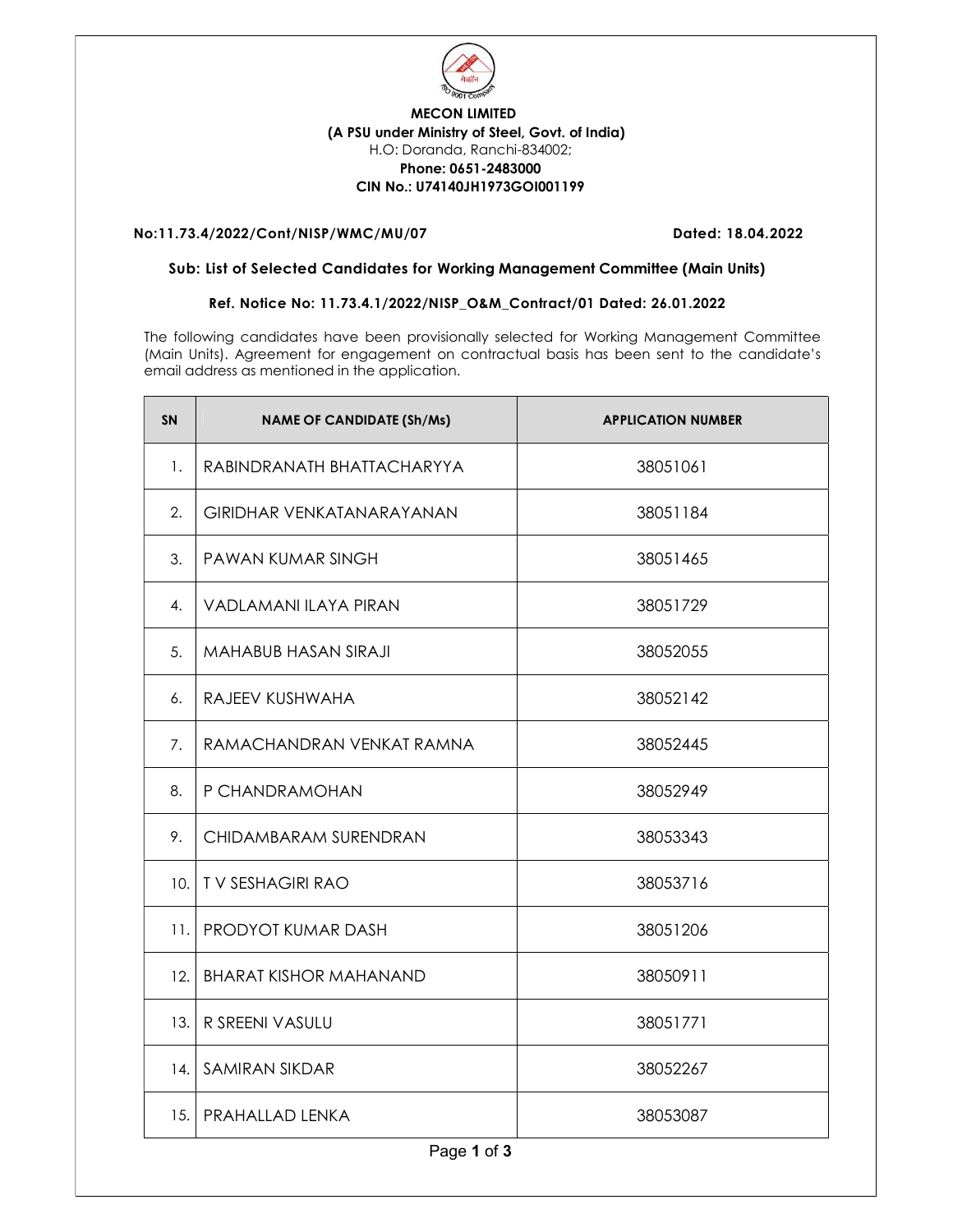| SN  | <b>NAME OF CANDIDATE (Sh/Ms)</b> | <b>APPLICATION NUMBER</b> |
|-----|----------------------------------|---------------------------|
| 16. | R NAGARAJAN                      | 38050970                  |
| 17. | <b>BISWAJIT PATNAIK</b>          | 38051374                  |
| 18. | AKURATI VEERA ANKA RAMASESHU     | 38051649                  |
|     | 19. P C PADHI                    | 38051829                  |
| 20. | KEDARNATH PANDA                  | 38052261                  |
|     | 21. BIJAY KUMAR KHUNTIA          | 38052975                  |
| 22. | $R$ K SABAT                      | 38053474                  |
| 23. | <b>HEMANT KUMAR CHAUHAN</b>      | 38051453                  |
|     | 24. SYED HASNAIN AKHTAR          | 38051288                  |
| 25. | ARABINDA MISHRA                  | 38052229                  |
|     | $26.$ T B SINGH                  | 38052291                  |
| 27. | <b>BANSI SHIVDAS</b>             | 38053656                  |
|     | 28. M P SINGH                    | 38051420                  |
| 29. | SEWALAL MANJHI                   | 38051753                  |
|     | 30. PANKAJ KUMAR                 | 38051839                  |
|     | 31.   MAHENDRA CHOUDHARY         | 38051889                  |
| 32. | SABU ALEX POOVELIL               | 38051968                  |
|     | 33. PRADIP KUMAR DAS             | 38052015                  |
|     | 34. B.SATHYAMURTHY               | 38052158                  |
|     | 35. VIJAY KUMAR THAKUR           | 38052819                  |
|     | 36. PRAKASH BHANGALE             | 38053236                  |
|     | 37. ANDRA VENKATA RAJASEKHAR     | 38053366                  |